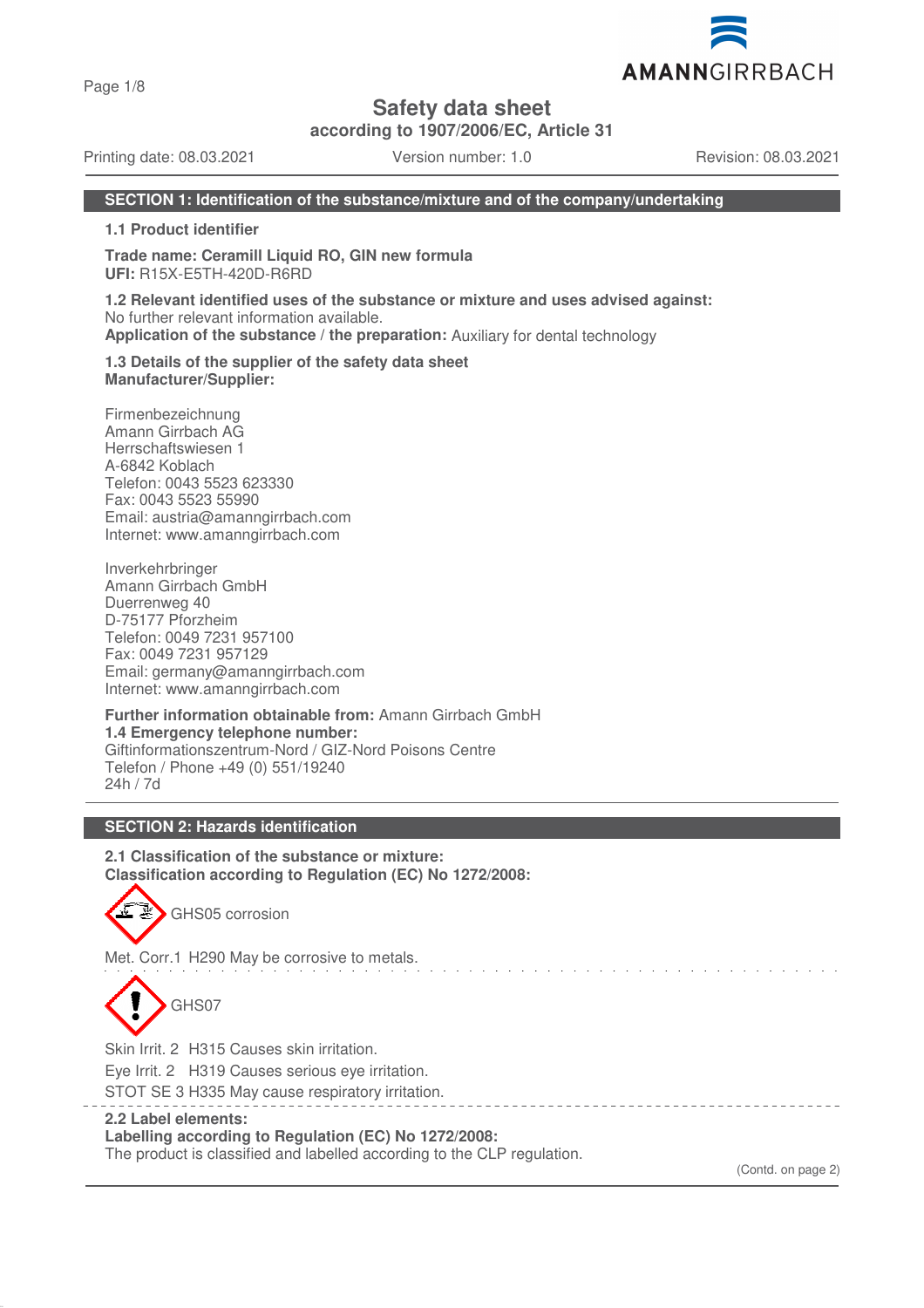Page 2/8

# **Safety data sheet**

**according to 1907/2006/EC, Article 31**

Printing date: 08.03.2021 Version number: 1.0 Revision: 08.03.2021

AMANNGIRRBACH

(Contd. of page 1)

**Trade name: Ceramill Liquid RO, GIN new formula**

**Hazard pictograms:**



**Signal word:** Warning

| Hazard-determining components of labelling:<br>erbium(III) chloride hexahydrate<br><b>Hazard statements:</b><br>H <sub>290</sub> May be corrosive to metals.<br>H315 Causes skin irritation.<br>H319 Causes serious eye irritation.<br>H335 May cause respiratory irritation. |                                                                                        |  |  |  |
|-------------------------------------------------------------------------------------------------------------------------------------------------------------------------------------------------------------------------------------------------------------------------------|----------------------------------------------------------------------------------------|--|--|--|
| <b>Precautionary statements:</b>                                                                                                                                                                                                                                              |                                                                                        |  |  |  |
| P <sub>101</sub>                                                                                                                                                                                                                                                              | If medical advice is needed, have product container or label at hand.                  |  |  |  |
| P <sub>102</sub>                                                                                                                                                                                                                                                              | Keep out of reach of children.                                                         |  |  |  |
| P <sub>103</sub>                                                                                                                                                                                                                                                              | Read carefully and follow all instructions.                                            |  |  |  |
| P <sub>261</sub>                                                                                                                                                                                                                                                              | Avoid breathing dust/fume/gas/mist/vapours/spray.                                      |  |  |  |
| P <sub>280</sub>                                                                                                                                                                                                                                                              | Wear protective gloves / eye protection / face protection.                             |  |  |  |
| P305+P351+P338 IF IN EYES: Rinse cautiously with water for several minutes. Remove contact lenses, if<br>present and easy to do. Continue rinsing.                                                                                                                            |                                                                                        |  |  |  |
| P405                                                                                                                                                                                                                                                                          | Store locked up.                                                                       |  |  |  |
| P406                                                                                                                                                                                                                                                                          | Store in a corrosion resistant container / container with a resistant inner liner.     |  |  |  |
| P <sub>501</sub>                                                                                                                                                                                                                                                              | Dispose of contents/container in accordance with local/regional/national/international |  |  |  |
|                                                                                                                                                                                                                                                                               | regulations.                                                                           |  |  |  |
| 2.3 Other hazards:                                                                                                                                                                                                                                                            |                                                                                        |  |  |  |
| <b>Results of PBT and vPvB assessment:</b>                                                                                                                                                                                                                                    |                                                                                        |  |  |  |
| <b>PBT:</b> Not applicable.                                                                                                                                                                                                                                                   |                                                                                        |  |  |  |
| vPvB: Not applicable.                                                                                                                                                                                                                                                         |                                                                                        |  |  |  |

# **SECTION 3: Composition/information on ingredients**

# **3.2 Mixtures**

**Description:** Mixture of substances listed below with nonhazardous additions.

#### **Dangerous components:**

| CAS: 10025-75-9                                                                           | erbium(III) chloride hexahydrate                                                                                      | $>$ 20- $<$ 25% |  |  |
|-------------------------------------------------------------------------------------------|-----------------------------------------------------------------------------------------------------------------------|-----------------|--|--|
|                                                                                           | EC number: 629-567-8 $\circled{}$ Skin Irrit. 2, H315; Eye Irrit. 2, H319; STOT SE 3, H335                            |                 |  |  |
| CAS: 7647-01-0                                                                            | hydrochloric acid                                                                                                     | $>0.1 - 1\%$    |  |  |
| EINECS: 231-595-7                                                                         | ◈ Met. Corr.1, H290; Skin Corr. 1B, H314; Eye Dam. 1, H318; ◇ Acute Tox. 4, H302; Acute Tox. 4, H312; STOT SE 3, H335 |                 |  |  |
|                                                                                           | Specific concentration limits: Skin Corr. 1B; H314: $C \ge 25$ %                                                      |                 |  |  |
|                                                                                           | Skin Irrit. 2; H315: 10 % $\leq$ C $<$ 25 %                                                                           |                 |  |  |
|                                                                                           | Eye Irrit. 2; H319: 10 % $\leq$ C < 25 %                                                                              |                 |  |  |
|                                                                                           | STOT SE 3; H335: $C \ge 10$ %                                                                                         |                 |  |  |
|                                                                                           | Met. Corr.1; H290: $C \ge 0.1$ %                                                                                      |                 |  |  |
| Additional information: For the wording of the listed hazard phrases refer to section 16. |                                                                                                                       |                 |  |  |

## **SECTION 4: First aid measures**

# **4.1 Description of first aid measures:**

**General information:**

Take affected persons out into the fresh air.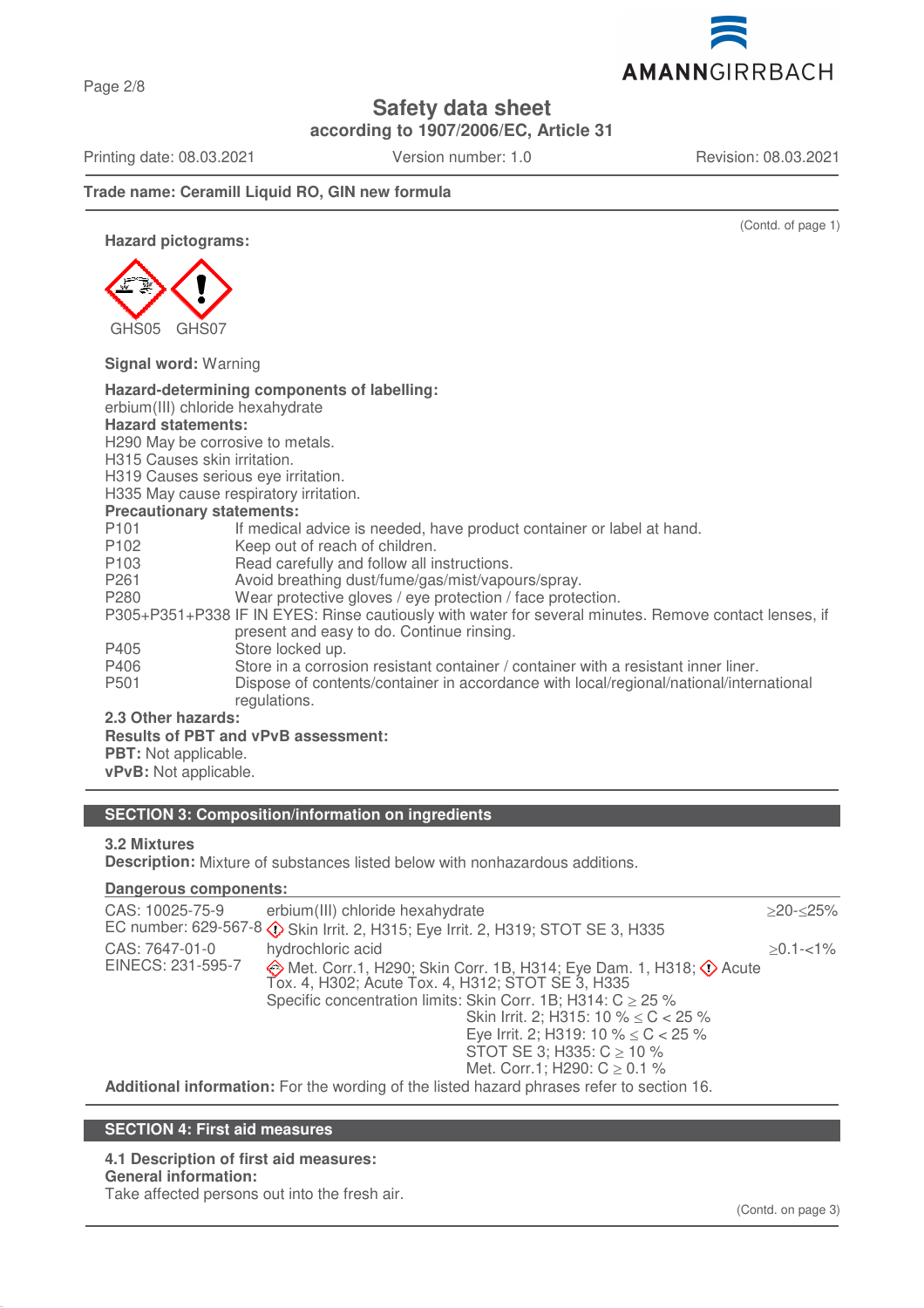Page 3/8

# **Safety data sheet**

**according to 1907/2006/EC, Article 31**

Printing date: 08.03.2021 Version number: 1.0 Revision: 08.03.2021

# **Trade name: Ceramill Liquid RO, GIN new formula**

(Contd. of page 2)

Do not leave affected persons unattended. **After inhalation:** Supply fresh air; consult doctor in case of complaints. **After skin contact:** Immediately wash with water and soap and rinse thoroughly. **After eye contact:** Rinse opened eye for several minutes under running water. Call a doctor immediately. **After swallowing:** Call a doctor immediately. **4.2 Most important symptoms and effects, both acute and delayed:** No further relevant information available. **4.3 Indication of any immediate medical attention and special treatment needed:** No further relevant information available.

## **SECTION 5: Firefighting measures**

## **5.1 Extinguishing media:**

**Suitable extinguishing agents:**

CO2, powder or water spray. Fight larger fires with water spray or alcohol resistant foam.

**For safety reasons unsuitable extinguishing agents:** Water with full jet

#### **5.2 Special hazards arising from the substance or mixture:**

Formation of toxic gases is possible during heating or in case of fire.

In case of fire, the following can be released:

Hydrogen chloride (HCl)

## **5.3 Advice for firefighters:**

**Protective equipment:**

Mouth respiratory protective device.

Do not inhale explosion gases or combustion gases.

#### **Additional information:**

Collect contaminated fire fighting water separately. It must not enter the sewage system.

# **SECTION 6: Accidental release measures**

**6.1 Personal precautions, protective equipment and emergency procedures:**

Wear protective equipment. Keep unprotected persons away.

Ensure adequate ventilation.

Use respiratory protective device against the effects of fumes/dust/aerosol.

**6.2 Environmental precautions:** Do not allow product to reach sewage system or any water course.

**6.3 Methods and material for containment and cleaning up:**

Absorb with liquid-binding material (sand, diatomite, acid binders, universal binders, sawdust). Ensure adequate ventilation.

**6.4 Reference to other sections:**

See Section 7 for information on safe handling.

See Section 8 for information on personal protection equipment.

See Section 13 for disposal information.

# **SECTION 7: Handling and storage**

#### **7.1 Precautions for safe handling:**

Open and handle receptacle with care.

Ensure good ventilation/exhaustion at the workplace.

Prevent formation of aerosols.

**Storage:**

**Information about fire - and explosion protection:** Keep ignition sources away - Do not smoke.

**7.2 Conditions for safe storage, including any incompatibilities:**

**Requirements to be met by storerooms and receptacles:** Store only in the original receptacle.

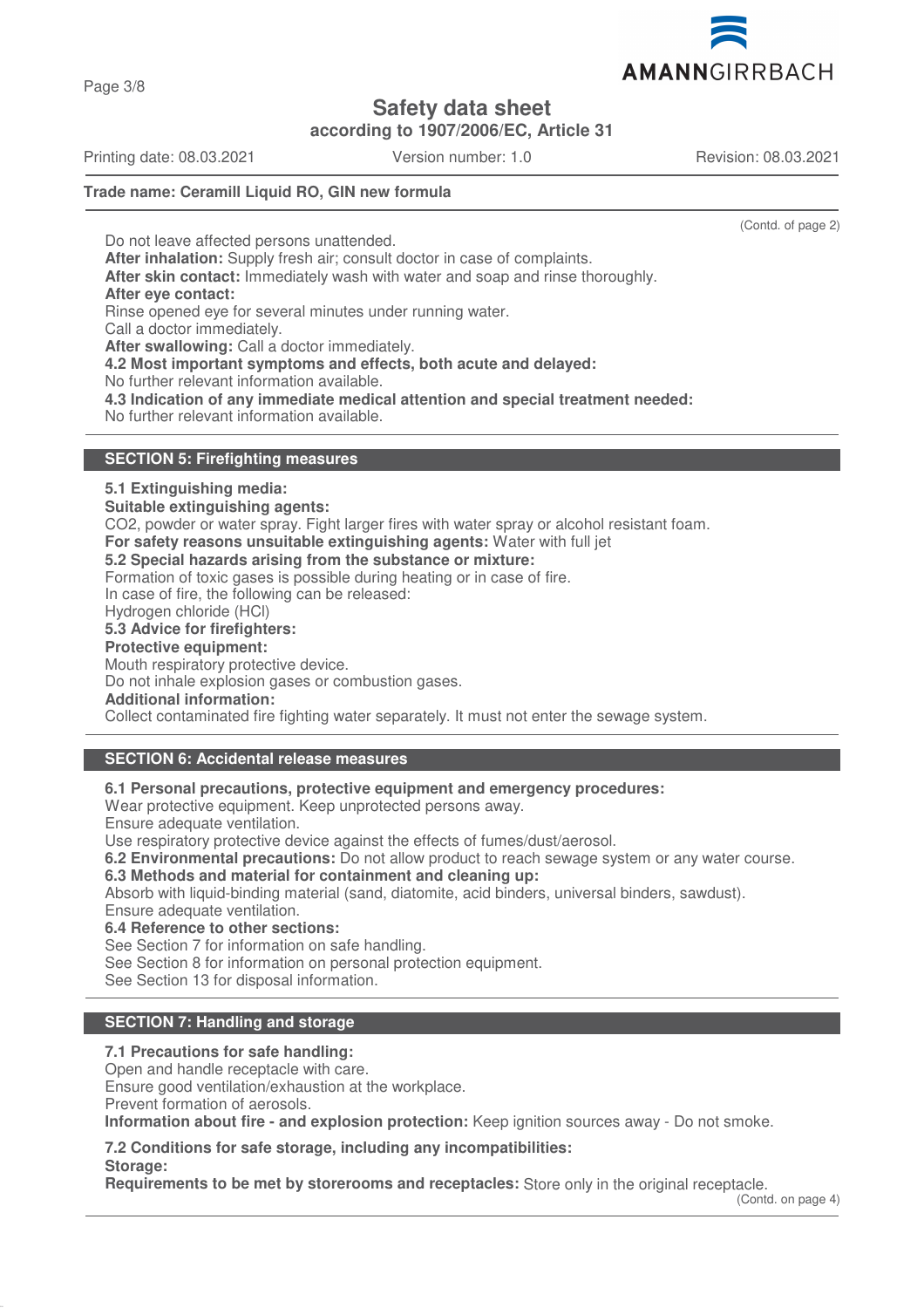

**according to 1907/2006/EC, Article 31**

Printing date: 08.03.2021 Version number: 1.0 Revision: 08.03.2021

# **Trade name: Ceramill Liquid RO, GIN new formula**

(Contd. of page 3)

(Contd. on page 5)

**Information about storage in one common storage facility:** Do not store together with alkalis (caustic solutions). Store away from foodstuffs. **Further information about storage conditions:** Keep container tightly sealed.

**7.3 Specific end use(s):** No further relevant information available.

#### **SECTION 8: Exposure controls/personal protection**

**8.1 Control parameters:**

**Ingredients with limit values that require monitoring at the workplace:** 

#### **7647-01-0 hydrochloric acid**

OEL Short-term value: 15 mg/m<sup>3</sup>, 10 ppm Long-term value:  $8 \text{ mg/m}^3$ , 5 ppm IOELV

#### **8.2 Exposure controls:**

**Appropriate engineering controls** No further data; see item 7.

**Individual protection measures, such as personal protective equipment**

#### **General protective and hygienic measures:**

The usual precautionary measures are to be adhered to when handling chemicals.

Wash hands before breaks and at the end of work.

Keep away from foodstuffs, beverages and feed.

Do not inhale gases / fumes / aerosols.

Avoid contact with the eyes and skin.

**Respiratory protection:** Not necessary if room is well-ventilated.

**Hand protection** Protective gloves

#### **Material of gloves:**

Nitrile rubber, NBR

Butyl rubber, BR

The selection of the suitable gloves does not only depend on the material, but also on further marks of quality and varies from manufacturer to manufacturer.

#### **Penetration time of glove material:**

The exact break through time has to be found out by the manufacturer of the protective gloves and has to be observed.

**Eye/face protection** Tightly sealed goggles

#### **SECTION 9: Physical and chemical properties**

| 9.1 Information on basic physical and chemical properties: |                              |
|------------------------------------------------------------|------------------------------|
| <b>General Information:</b>                                |                              |
| Colour:                                                    | Red                          |
| Odour:                                                     | Characteristic               |
| <b>Odour threshold:</b>                                    | Not determined.              |
| <b>Melting point/freezing point:</b>                       | Undetermined.                |
| Boiling point or initial boiling point and boiling         |                              |
| range                                                      | Undetermined.                |
| <b>Flammability</b>                                        | Not applicable.              |
| Lower and upper explosion limit                            |                              |
| Lower:                                                     | Not determined.              |
| Upper:                                                     | Not determined.              |
| <b>Flash point:</b>                                        | Not applicable.              |
| Auto-ignition temperature:                                 | Product is not selfigniting. |
| <b>Decomposition temperature:</b>                          | Not determined.              |
| pH                                                         | <2                           |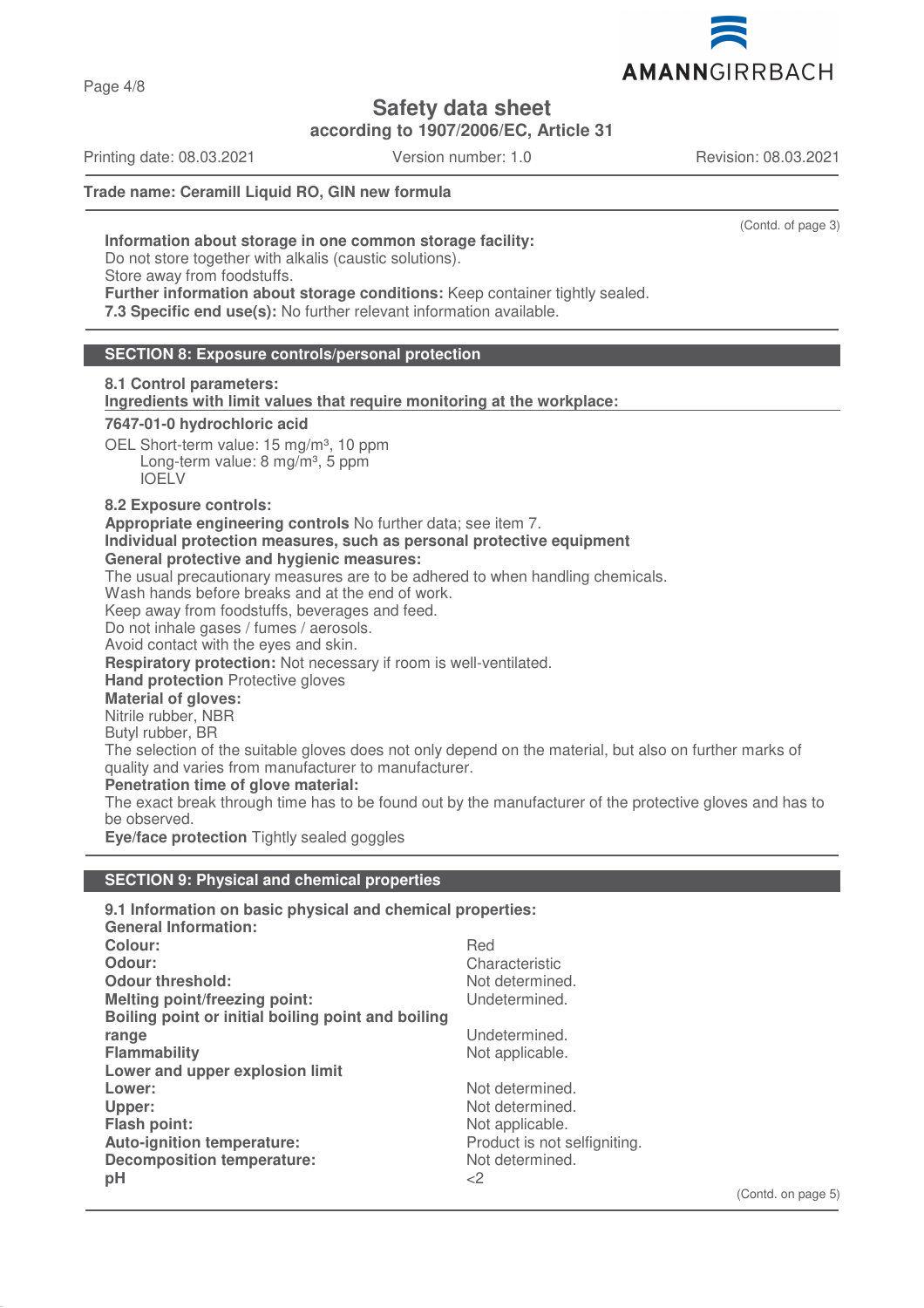

**according to 1907/2006/EC, Article 31**

Printing date: 08.03.2021 Version number: 1.0 Revision: 08.03.2021

AMANNGIRRBACH

# **Trade name: Ceramill Liquid RO, GIN new formula**

|                                                   | (Contd. of page 4)                            |
|---------------------------------------------------|-----------------------------------------------|
| <b>Viscosity:</b>                                 |                                               |
| <b>Kinematic viscosity</b>                        | Not applicable.                               |
| <b>Dynamic:</b>                                   | Not applicable.                               |
| <b>Solubility</b>                                 |                                               |
| water:                                            | Fully miscible.                               |
| Partition coefficient n-octanol/water (log value) | Not determined.                               |
| Vapour pressure:                                  | Not determined.                               |
| Density and/or relative density                   |                                               |
| <b>Density:</b>                                   | Not determined.                               |
| <b>Relative density:</b>                          | Not determined.                               |
| Vapour density:                                   | Not determined.                               |
| 9.2 Other information:                            |                                               |
| Appearance:                                       |                                               |
| Form:                                             | Fluid                                         |
| Important information on protection of health     |                                               |
| and environment, and on safety.                   |                                               |
| <b>Explosive properties:</b>                      | Product does not present an explosion hazard. |
| <b>Change in condition:</b>                       |                                               |
| <b>Evaporation rate:</b>                          | Not applicable.                               |
| Information with regard to physical hazard        |                                               |
| classes                                           |                                               |
| <b>Explosives</b>                                 | Void                                          |
| <b>Flammable gases</b>                            | Void                                          |
| <b>Aerosols</b>                                   | Void                                          |
| <b>Oxidising gases</b>                            | Void                                          |
| <b>Gases under pressure</b>                       | Void                                          |
| <b>Flammable liquids</b>                          | Void                                          |
| <b>Flammable solids</b>                           | Void                                          |
| Self-reactive substances and mixtures             | Void                                          |
| <b>Pyrophoric liquids</b>                         | Void                                          |
| <b>Pyrophoric solids</b>                          | Void                                          |
| Self-heating substances and mixtures              | Void                                          |
| Substances and mixtures, which emit flammable     |                                               |
| gases in contact with water                       | Void                                          |
| <b>Oxidising liquids</b>                          | Void                                          |
| <b>Oxidising solids</b>                           | Void                                          |
| <b>Organic peroxides</b>                          | Void                                          |
| <b>Corrosive to metals</b>                        |                                               |
| May be corrosive to metals.                       |                                               |
| <b>Desensitised explosives</b>                    | Void                                          |
|                                                   |                                               |

# **SECTION 10: Stability and reactivity**

**10.1 Reactivity:** No further relevant information available. **10.2 Chemical stability: Thermal decomposition / conditions to be avoided:** No decomposition if used according to specifications. **10.3 Possibility of hazardous reactions:** Reacts with alkali (lyes). Develops corrosive gases/fumes. **10.4 Conditions to avoid:** No further relevant information available. **10.5 Incompatible materials:** No further relevant information available.

(Contd. on page 6)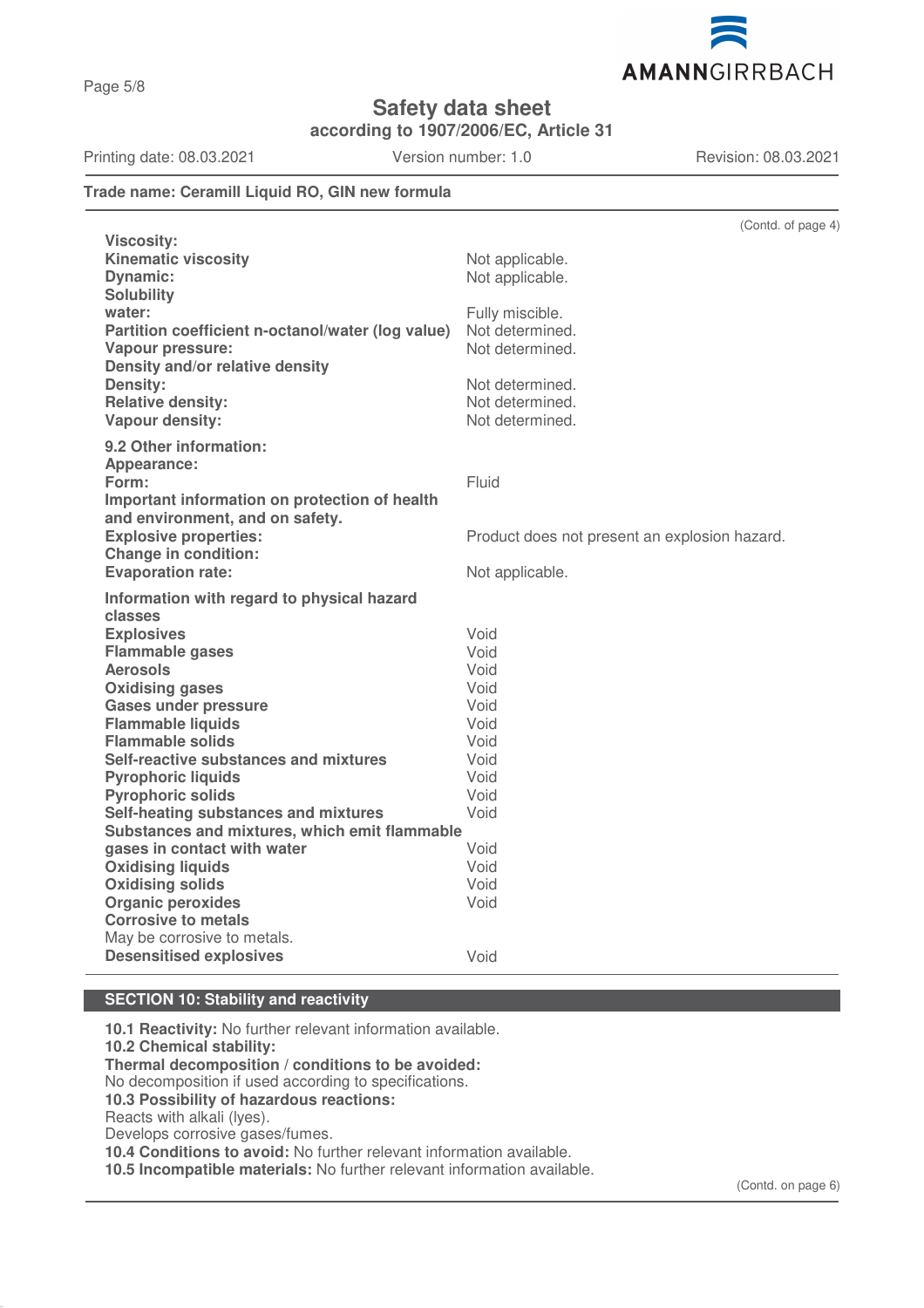Page 6/8

**Safety data sheet**

**according to 1907/2006/EC, Article 31**

Printing date: 08.03.2021 Version number: 1.0 Revision: 08.03.2021

**Trade name: Ceramill Liquid RO, GIN new formula**

(Contd. of page 5)

**10.6 Hazardous decomposition products:** Hydrogen chloride (HCl)

Corrosive gases/vapours

# **SECTION 11: Toxicological information**

**11.1 Information on hazard classes as defined in Regulation (EC) No 1272/2008 Acute toxicity** Based on available data, the classification criteria are not met. **Skin corrosion/irritation** Causes skin irritation. **Serious eye damage/irritation** Causes serious eye irritation. **Respiratory or skin sensitisation** Based on available data, the classification criteria are not met. **Germ cell mutagenicity** Based on available data, the classification criteria are not met. **Carcinogenicity** Based on available data, the classification criteria are not met. **Reproductive toxicity** Based on available data, the classification criteria are not met. **STOT-single exposure** May cause respiratory irritation. **STOT-repeated exposure** Based on available data, the classification criteria are not met. **Aspiration hazard** Based on available data, the classification criteria are not met. **11.2 Information on other hazards**

**Endocrine disrupting properties** 

None of the ingredients is listed.

# **SECTION 12: Ecological information**

**12.1 Toxicity:**

**Aquatic toxicity:** No further relevant information available.

**12.2 Persistence and degradability:** No further relevant information available.

**12.3 Bioaccumulative potential:** No further relevant information available.

**12.4 Mobility in soil:** No further relevant information available.

**12.5 Results of PBT and vPvB assessment:**

**PBT:** Not applicable.

**vPvB:** Not applicable.

**12.6 Endocrine disrupting properties**

The product does not contain substances with endocrine disrupting properties.

**12.7 Other adverse effects:** No further relevant information available.

#### **Additional ecological information:**

**General notes:**

Water hazard class 1 (German Regulation) (Self-assessment): slightly hazardous for water Do not allow undiluted product or large quantities of it to reach ground water, water course or sewage system.

#### **SECTION 13: Disposal considerations**

#### **13.1 Waste treatment methods:**

#### **Recommendation:**

Must not be disposed together with household garbage. Do not allow product to reach sewage system. **European waste catalogue:**

Dispose of contents/container in accordance with local/regional/national/international regulations.

#### **Uncleaned packaging:**

**Recommendation:** Disposal must be made according to official regulations.

(Contd. on page 7)

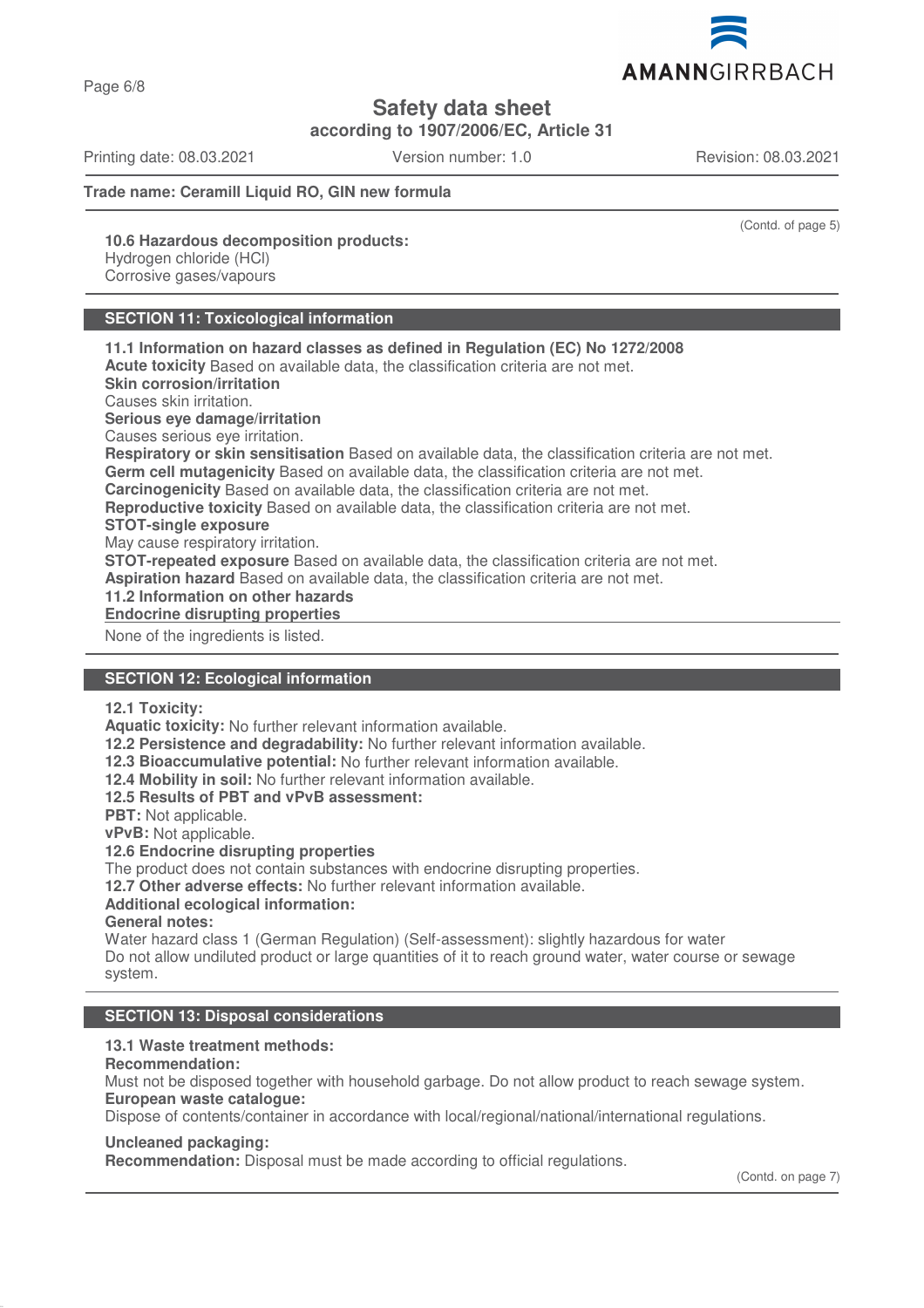

**according to 1907/2006/EC, Article 31**

Printing date: 08.03.2021 Version number: 1.0 Revision: 08.03.2021

Page 7/8

# **Trade name: Ceramill Liquid RO, GIN new formula**

(Contd. of page 6)

| <b>SECTION 14: Transport information</b>                                                                                                                                                                                                                                                                                                               |                                                                                                       |  |  |
|--------------------------------------------------------------------------------------------------------------------------------------------------------------------------------------------------------------------------------------------------------------------------------------------------------------------------------------------------------|-------------------------------------------------------------------------------------------------------|--|--|
| 14.1 UN number or ID number<br>ADR, IMDG, IATA<br>14.2 UN proper shipping name:<br><b>ADR</b><br><b>IMDG, IATA</b><br>14.3 Transport hazard class(es):                                                                                                                                                                                                 | <b>UN1789</b><br>1789 HYDROCHLORIC ACID<br><b>HYDROCHLORIC ACID</b>                                   |  |  |
| ADR, IMDG, IATA                                                                                                                                                                                                                                                                                                                                        |                                                                                                       |  |  |
|                                                                                                                                                                                                                                                                                                                                                        |                                                                                                       |  |  |
| Class:<br>Label:                                                                                                                                                                                                                                                                                                                                       | 8 Corrosive substances.<br>8                                                                          |  |  |
| 14.4 Packing group:<br><b>ADR, IMDG, IATA</b><br><b>14.5 Environmental hazards:</b><br><b>Marine pollutant:</b><br>14.6 Special precautions for user:<br>Hazard identification number (Kemler code):<br><b>EMS Number:</b><br><b>Segregation groups:</b><br><b>Stowage Category</b><br>14.7 Maritime transport in bulk according to IMO<br>instruments | Ш<br><b>No</b><br>Warning: Corrosive substances.<br>80<br>$F-A, S-B$<br>Acids<br>E<br>Not applicable. |  |  |
| <b>Transport/Additional information:</b>                                                                                                                                                                                                                                                                                                               |                                                                                                       |  |  |
| <b>ADR</b><br><b>Limited quantities (LQ):</b><br><b>Transport category:</b><br><b>Tunnel restriction code:</b><br><b>UN "Model Regulation":</b>                                                                                                                                                                                                        | 5L<br>3<br>E<br>UN 1789 HYDROCHLORIC ACID, 8, III                                                     |  |  |

# **SECTION 15: Regulatory information**

**15.1 Safety, health and environmental regulations/legislation specific for the substance or mixture:** No further relevant information available.

**Directive 2012/18/EU Named dangerous substances - ANNEX I** None of the ingredients is listed. **REGULATION (EC) No 1907/2006 ANNEX XVII** Conditions of restriction: 3 **DIRECTIVE 2011/65/EU on the restriction of the use of certain hazardous substances in electrical and electronic equipment – Annex II** None of the ingredients is listed. **15.2 Chemical safety assessment:** A Chemical Safety Assessment has not been carried out.

# **SECTION 16: Other information**

This information is based on our present knowledge. However, this shall not constitute a guarantee for any specific product features and shall not establish a legally valid contractual relationship.

#### **Relevant phrases:**

H290 May be corrosive to metals.